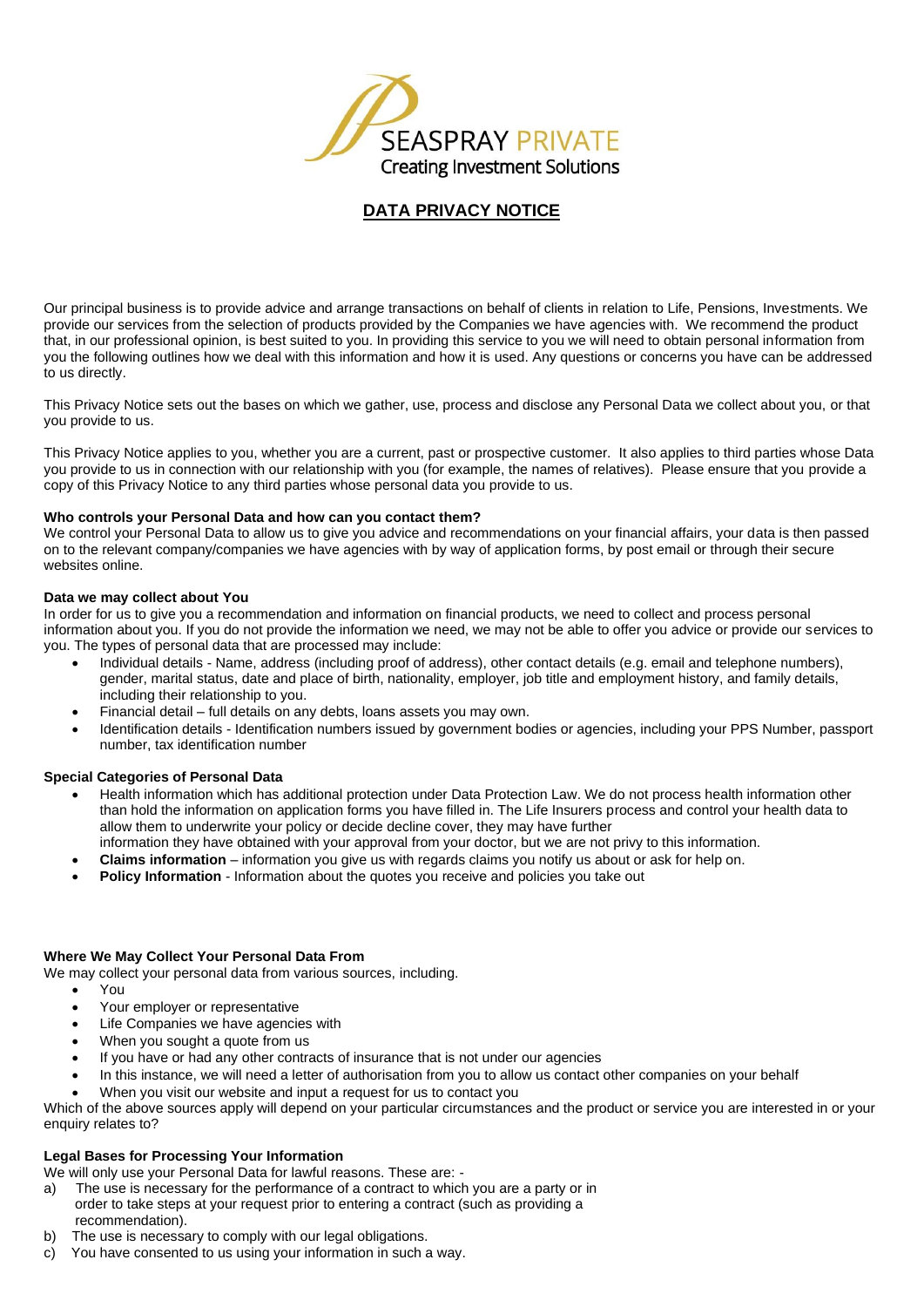d) The use is necessary for the purpose of our legitimate interests.

e) The use is necessary for the performance of a task carried out in the public interest, such as assisting a regulatory authority's investigation of a criminal offence

# **The Purpose of Processing Your Information.**

- To give you information on and provide you with recommended financial products.
- Disclose data to policyholder, life assured, beneficiary, trustee, assignee, successors, group company or to other parties.
- To comply with legal and regulatory requirements including Anti-Money Laundering and Sanctions compliance.
- To understand how people, interact with our websites (if applicable).
- To carry out and determine the effectiveness of advertising, and of marketing campaigns.

## **Who we share Your Information with?**

In order to provide our services and to comply with legal obligations imposed on us, we may share your information with:-

| Pension Trustees, & beneficiaries of Pensions & other Financial Products, Relatives &         |
|-----------------------------------------------------------------------------------------------|
| guardians, (in certain circumstances and within the law)                                      |
| Employers - past, present and prospective.                                                    |
| Legal, financial, investment, medical, & other professional advisors in the process of        |
| submitting your application.                                                                  |
| Companies we may outsource our printing and posting to.                                       |
| Businesses that refer your business to us.                                                    |
| Any business which we are required by law to share the information with, ie compliance        |
| resource companies.                                                                           |
| Database provider all data encrypted                                                          |
| The Pensions Authority.                                                                       |
| Stockbrokers we have agencies with                                                            |
| Insurance and Assurance companies we have agencies with                                       |
| Investment Companies we have agencies with                                                    |
| An Garda Síochána. (Anti Money Laundering)                                                    |
| Central Bank of Ireland. We are authorised by Central Bank and they have the right to inspect |
| our files.                                                                                    |
| The Financial Services Ombudsman. In the event of a complaint.                                |
| Data Protection Commissioner                                                                  |
| The Revenue Commissioners. Re pensions and Dirt tax                                           |

#### **How long do we keep Your Information?**

When providing products to you it may be necessary to retain your information for an extended period of time. We keep your information for as long as required by law for the purpose that you gave it to us for. As a general rule for legal and best practice reasons we are required to keep your information for 6 years after the date on which our relationship with you ends.

#### **Your Rights to Access, Transport, Correct, Delete and Restrict the Use of Your Personal Data**

You have the right to access a copy of your Personal Data which we hold on you. In the case of Personal Data you provided to us to process on the basis of your consent or for automated processing, you have the right to have it provided in a commonly used electronic format to you or to another Data Controller (subject to applicable Data Protection Law). If you would like a copy of your Personal Data, please contact us. Your request will be dealt with as quickly as possible and in any event within a month for us to respond. If at that stage we are unable to provide the data you require (due to the complexity or number of requests) we may extend the period to provide the data by a further two months but shall explain the reason why. There is no charge for the request for your data, but it must be in writing, fax, email or text message.

#### **Correcting Your Personal Data**

You have the right to have your Personal Data corrected if you feel we have incorrect data held on you.

## **Deleting Your Personal Data**

Subject to any overriding legal obligation requiring us to retain it, you have the right to have your Personal Data deleted, however erasing your information may make it difficult or impossible for us to give you information on, provide you with, or administer our financial products. If you want your information deleted, please contact us.

#### **Restricting our use of your Personal Data**

You have the right to restrict our use of your Personal Data in certain circumstances. If you wish to exercise your rights in this regard, please contact us.

#### **Automated/Profiling Decision Making**

**Seaspray Private Limited t/a Seaspray Private is regulated by the Central Bank of Ireland. CRO No. 692221. Directors: Adele Taylor, Paul McGowan, Brian Walsh, Daniel O'Leary. Address: Main Street, Quin, Co. Clare. Email: [adele.taylor@seasprayprivate.ie](mailto:adele.taylor@seasprayprivate.ie) Phone: 065-6710507**